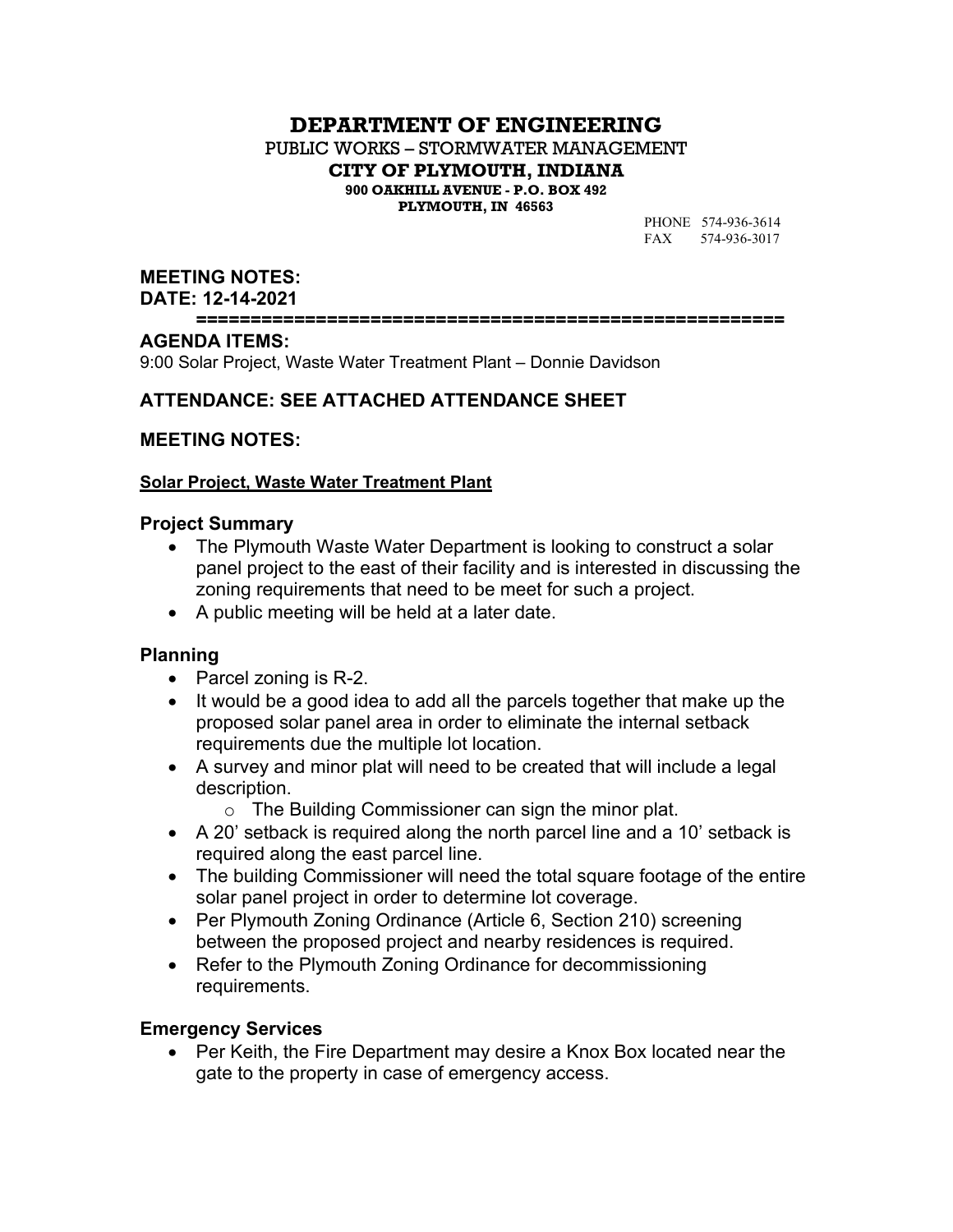# **Transportation**

• No comments.

### **Utilities**

• No Comments.

### **Drainage**

 Drainage is required if the area under and around the solar panels consists of stone or hard surface.

## **General**

• No comment

# **END OF MEETING**